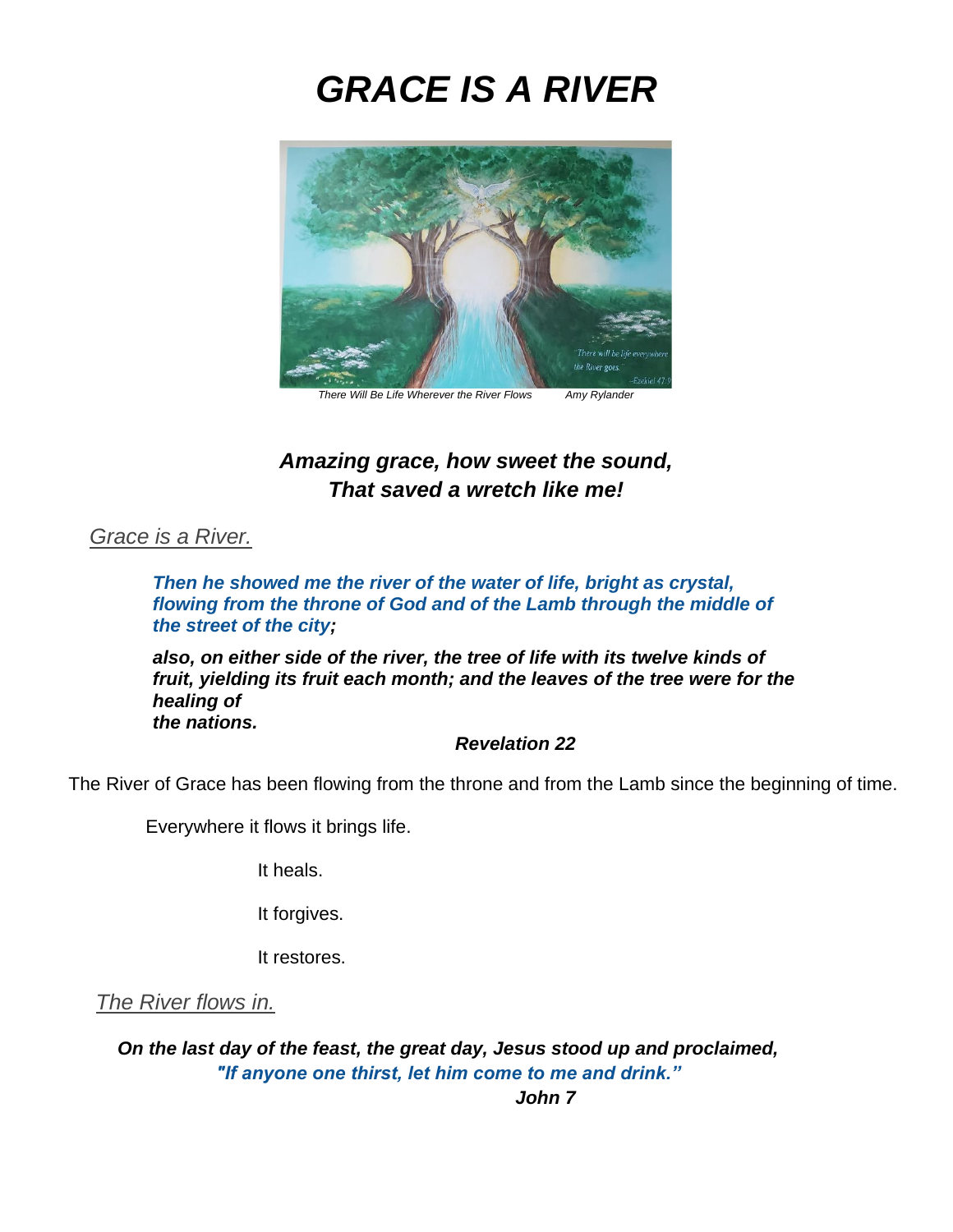Jesus is the River.

His words are living water.



*Jesus is the Door*

Anyone who is thirsty for this water can come to him and drink.

And the River flows into their soul as living words from the mouth of the Lord.

This River of living words fills the soul with life from God.

It lifts the soul into God's world---God's kingdom.

It heals.

It forgives.

It restores.

It empowers the soul to walk with God.

*The River flows out.*

*"He who believes in me, as the scripture has said, 'Out of his heart shall flow rivers of living water.'"* 

#### *John 7*

Now the River begins to flow out as life from God.

As living words.

As redemptive deeds.

That heal,

Forgive.

Restore.

Empowering those who receive it to walk with God.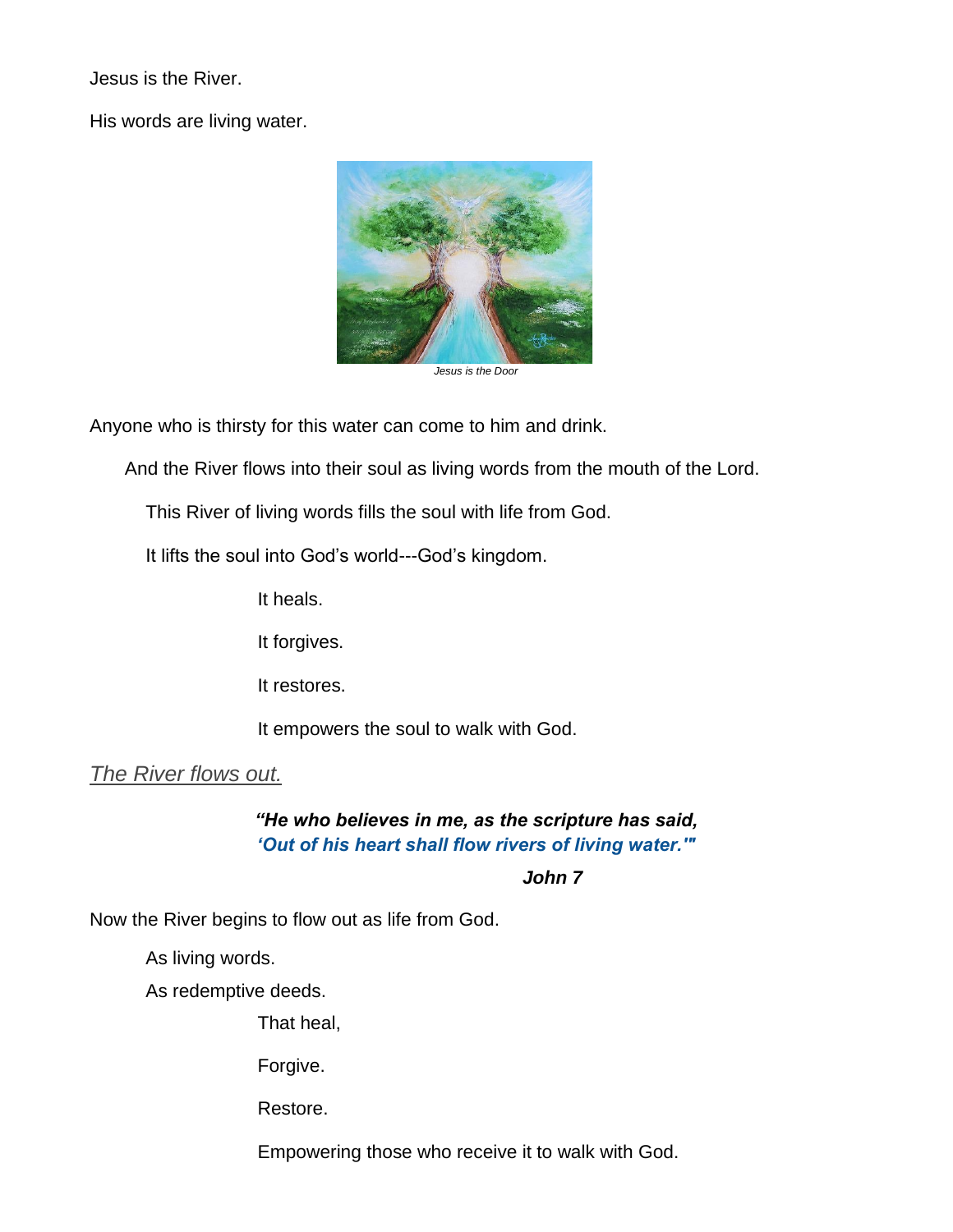## *But what if the outflow is blocked?*

If the River flows in but finds no outflow, everything dries up and becomes a desert.

The word of the Lord to believers whose River has become a desert:

*The words of him who has the seven spirits of God and the seven stars. "I know your works; you have the name of being alive, and you are dead.*

*Awake, and strengthen what remains and is on the point of death, for I have not found your works perfect in the sight of my God.*

*Remember then what you received and heard; keep that, and repent. If you will not awake, I will come like a thief, and you will not know at what hour I will come upon you."*

*Revelation 3*

*Grace is a River.* 

It always flows.

Whenever its flow is blocked it finds another channel.

But the flow never stops.

Jesus is the source of all grace.

Wherever you use the word "grace" you can substitute the word, "Jesus", and you get a clearer picture.

Jesus' death absorbs our sin into itself.

Jesus' resurrection opens the door to life in the Spirit.

Jesus' words are Spirit and life, empowering us to walk with God.

**If we come with our thirst, he fills us with living water.**

**If we walk with him in faith, the River flows out of us with all the power of heaven.**



**It forgives. It heals. It restores. It empowers the soul to walk with God.**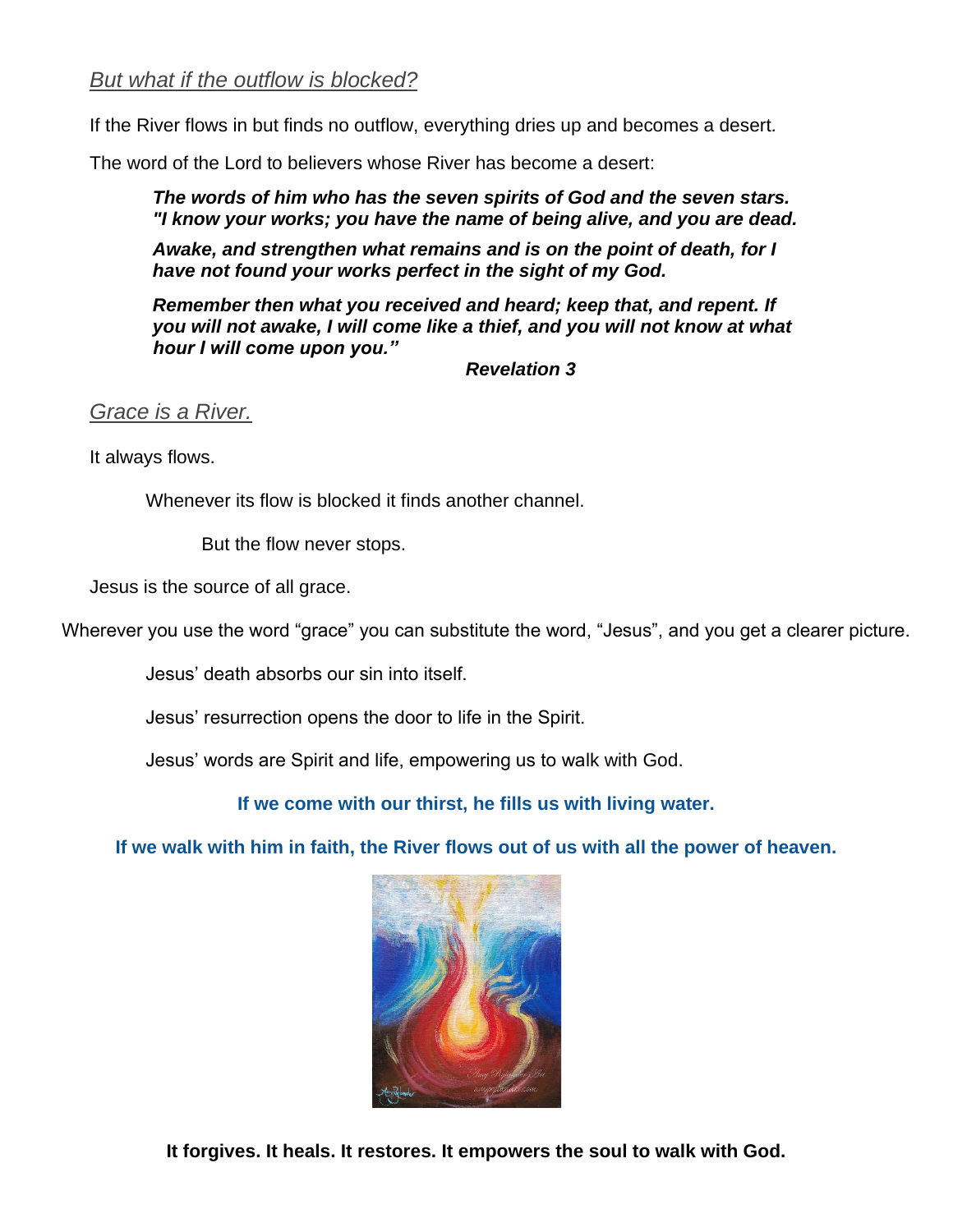If the River of grace flows into us, but never flows out, we can sing Amazing Grace till our dying day

…. But we have become a desert.

*Lord Jesus, open us up!*

*Cause living water to flow from us, as it flowed from Ezekiel's Temple.*

## *Ezekiel's Temple*

When Israel had become barren, a nation of captives in Babylon, Ezekiel received the vision of a new Temple.

The most glorious thing about this magnificent Temple was not its structure, but a tiny stream of water flowing from its entrance.

## **A trickle which became a mighty River of Grace.**

*Then he brought me back to the door of the temple; and behold, water was issuing from below the threshold of the temple toward the east (for the temple faced east); and the water was flowing down from below the south end of the threshold of the temple, south of the altar.*

*Then he brought me out by way of the north gate, and led me round on the outside to the outer gate, that faces toward the east; and the water was coming out on the south side.*

*Going on eastward with a line in his hand, the man measured a thousand cubits, and then led me through the water; and it was ankledeep.*

*Again he measured a thousand, and led me through the water; and it was knee-deep. Again he measured a thousand, and led me through the water; and it was up to the loins.*

*Again he measured a thousand, and it was a river that I could not pass through, for the water had risen; it was deep enough to swim in, a river that could not be passed through.*

*And he said to me, "Son of man, have you seen this?"*

*Then he led me back along the bank of the river. As I went back, I saw upon the bank of the river very many trees on the one side and on the other.*

*And he said to me, "This water flows toward the eastern region and goes down into the Arabah; and when it enters the stagnant waters of the sea, the water will become fresh.*

*And wherever the river goes every living creature which swarms will live, and there will be very many fish; for this water goes there, that the waters of the sea may become fresh; so everything will live where the river goes.*

*Ezekiel 47*